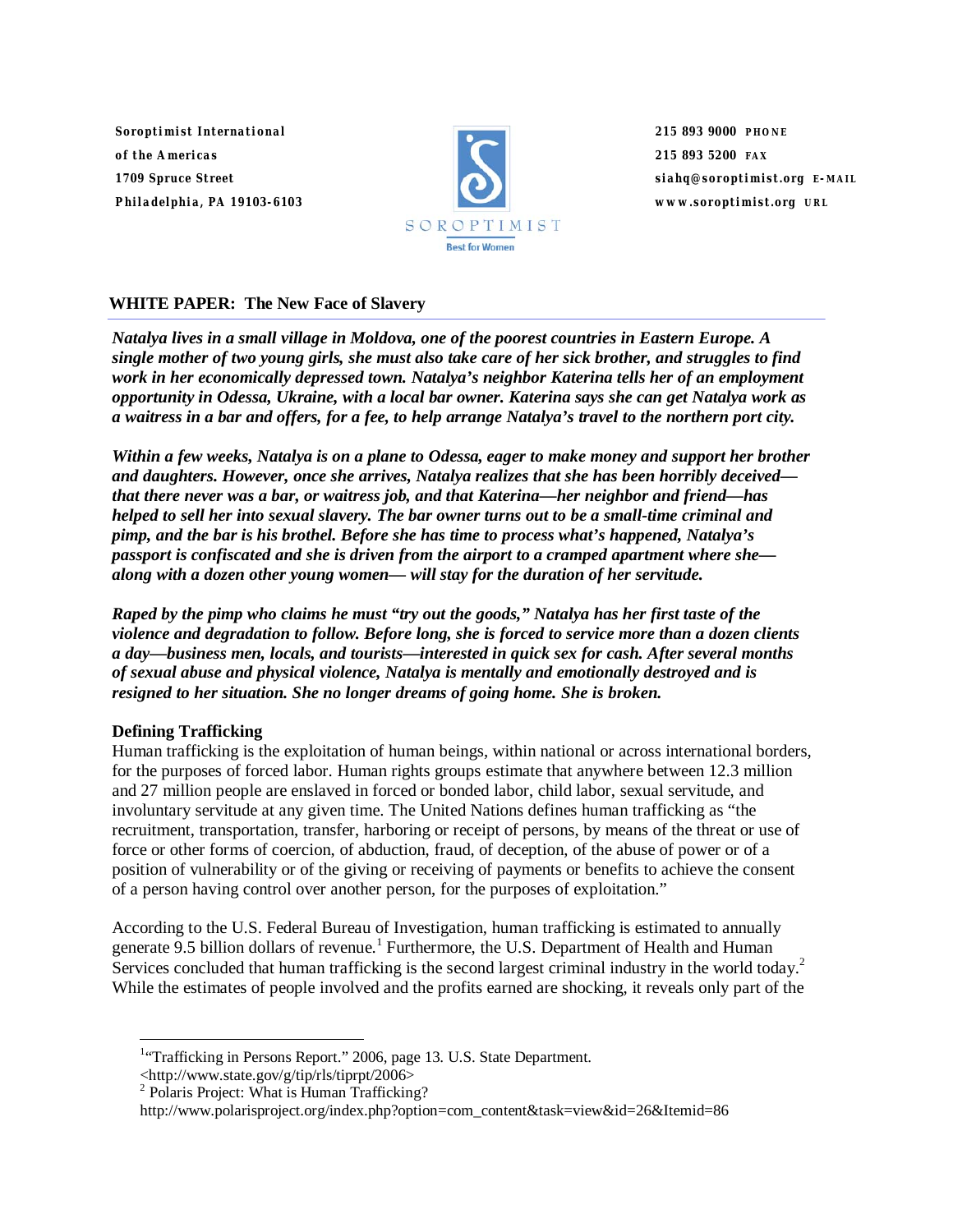story. Human trafficking is difficult to track and quantify, and its total cost is probably far higher than officially noted.

Although there are many different types of trafficking, this paper focuses on the sex trafficking of women and girls because it is the most prevalent type of trafficking (79 percent), and women and girls make up the majority of human victims (66 and 13 percent respectively).<sup>3</sup> Sex trafficking includes the recruitment, transportation, harboring, transfer or sale of women and girls for sexual exploitation. Frequently the term trafficking is used to describe cross-border activity but it is increasingly clear that the majority of trafficking takes place within nation-state boundaries.

A report of the United Nations Development Fund for Women and the United Nations Inter-agency Project on Human Trafficking in the Mekong Sub-region argues that sex trafficking appears to be growing in scope and magnitude, with increasing numbers of countries involved due in large part to globalization and the relative ease with which traffickers are able to transport victims between countries.<sup>4</sup> Domestic sex trafficking has always been an issue, but the ease in which people can be moved around the globe continues to exacerbate the problem of human trafficking.

Sex trafficking and prostitution are inextricably linked; it is impossible to know where one ends and the other begins. Both trafficking and prostitution are caused by a seemingly endless supply of men willing to buy and sell women for their own sexual pleasure. As long as this demand exists, it will be met by criminals—traffickers or pimps—preying on the vulnerabilities of women and girls in order to turn a quick profit. This demand and its exploitation have at its root gender inequality—the belief that women and girls have little value and are a commodity that can be bought and sold to serve someone else's purpose.

Sex trafficking is a widespread problem, implicating nearly every country in the world:

- Estimates suggest that between 700,000 and two million women are trafficked across international borders annually. Adding domestic trafficking would bring the total much higher, to perhaps four million persons per year.<sup>5</sup>
- 66 percent of all human trafficking victims are women, and 13 percent are girls.<sup>6</sup>
- Sex trafficking constitutes 79 percent of all human trafficking, and nearly all victims of sex trafficking are women and girls.<sup>7</sup>
- About two million women and children are held in sexual servitude around the world, but many experts believe the actual number is far higher.<sup>8</sup> Because of its clandestine nature, it is difficult to determine the magnitude of sex slavery. In fact, it is estimated that the number of identified

 $\overline{a}$ 

<sup>3</sup> United Nations Office on Drugs and Crime. *Global Report on Trafficking in Persons 2009,* page 11*.*

<sup>&</sup>lt;sup>4.</sup> Trafficking in Persons: A Gender Rights Perspective Briefing Kit." 2002. United Nations Development Fund for Women and the United Nations Inter-agency Project on Human Trafficking in the Mekong Subregion. <http://www.unifem-eseasia.org/resources/others/traffic.htm>

<sup>&</sup>lt;sup>5</sup> United Nations Population Fund. *Trafficking in Human Misery*. www.unfpa.org/gender/violence1.htm.  $^{6}$  United Nations Office on Drugs and Crime. Clobal Benewt on Trafficking in Benews 2000, nogo 11.

<sup>&</sup>lt;sup>6</sup> United Nations Office on Drugs and Crime. *Global Report on Trafficking in Persons 2009*, page 11.  $<sup>7</sup>$  Ibid.</sup>

<sup>&</sup>lt;sup>8</sup>"The Cause of Sex Trafficking is the Demand for It." 2006. Captive Daughters.

<sup>&</sup>lt;http://www.captivedaughters.org/demand.htm>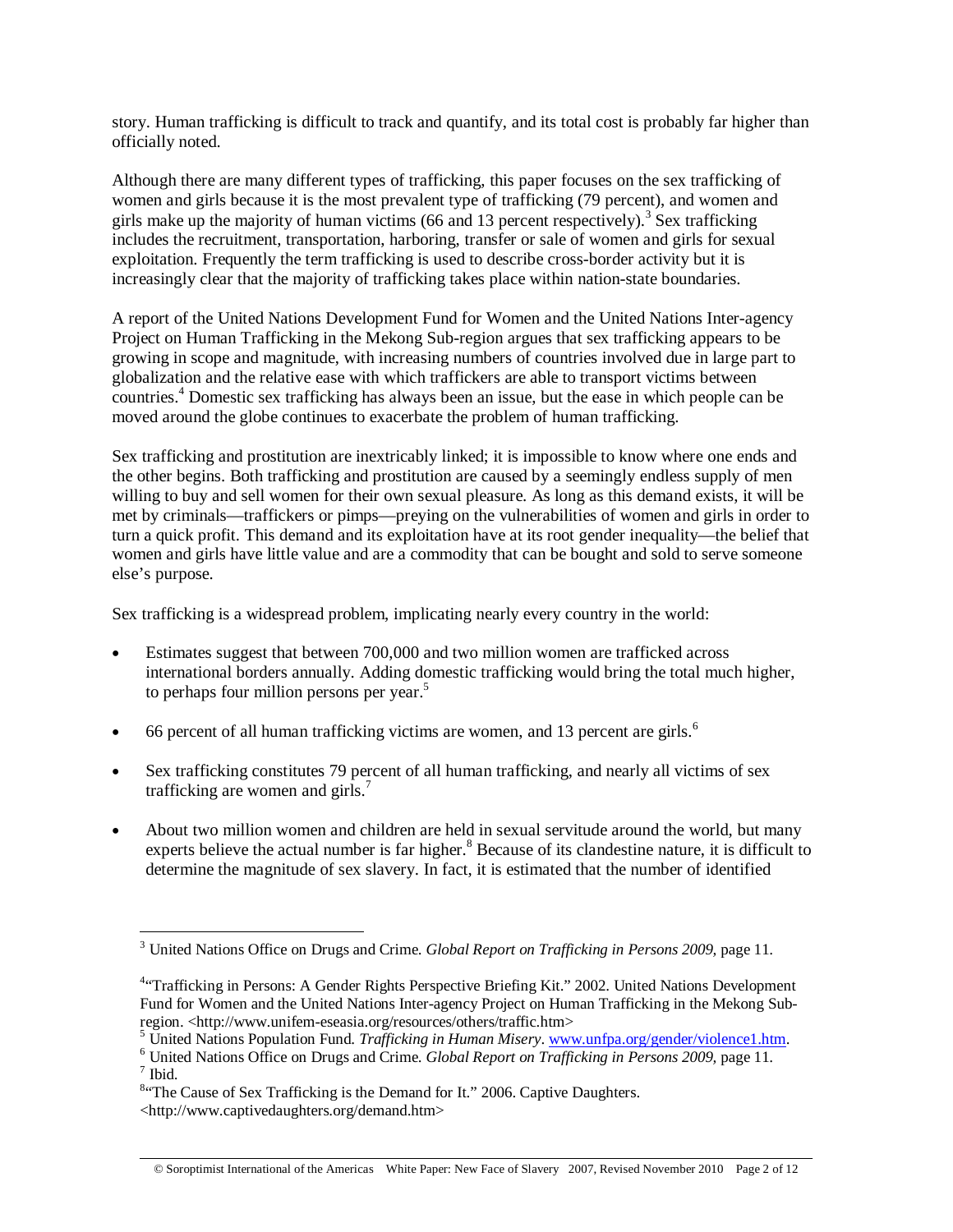human trafficking victims represents just 4 percent of the total number of all victims in the world.<sup>9</sup>

• According to the Dutch National Rapporteur Against Trafficking in Human Beings, only around 5 percent of trafficking cases are ever reported.<sup>10</sup>

Sex trafficking happens in both public and private locales. In some cases, trafficking victims are highly visible and engage in street-level prostitution, but in most cases, sex trafficking takes place in underground venues, such as private homes or brothels. Often, public and legal locations such as massage parlors, spas and strip clubs will be a front for illegal prostitution and trafficking.<sup>11</sup>

Trafficking is the term most frequently used to describe this phenomenon but slavery is a more accurate and descriptive term. Sex trafficking is the new face of slavery because it retains many of the same characteristics of a slave (trafficking victim)/master (trafficker) relationship. Women and girls are purchased cheaply and sold to customers at a high profit margin. Rather than serve one master or in one locale, victims are passed around among a variety of "owners." And because of the seemingly endless supply of women and girls, slaves are ultimately disposable.<sup>12</sup>

Many countries lack tough anti-trafficking legislation and even when legislation is in place, laws are often not enforced. Relatively few trafficking cases are prosecuted, and of those, very few result in convictions. Fear and shame keep many women and girls from seeking help, and widespread police corruption makes it unsafe for trafficking victims to approach local and national authorities.<sup>13</sup>

Occasionally, women and girls are rescued from traffickers and receive support, care and compassion. More often, though, trafficking victims are treated like criminals by the police. Women and girls arrested in international trafficking circles are often processed as illegal immigrants rather than trafficking victims, and are immediately deported to their home countries where, because few economic alternatives exist, they begin the cycle of trafficking and exploitation all over again. Domestic trafficking victims are arrested for prostitution and jailed or fined when what they need is help. Instead of recognizing that these women were forced and/or trafficked into prostitution and giving them the support and treatment they need, law enforcement regards and treats them as criminals.

# **Trafficking and Prostitution**

Many people believe prostitution is a choice and/or that it is a victimless crime. Both of these beliefs are incorrect. Women and girls are, almost without exception, forced into prostitution. This force can take many different guises. They can be trafficked internationally, removed from their homes and everything familiar, and forced to serve as prostitutes by their traffickers and/or pimps. They can be trafficked domestically, remaining in their countries of origin but still removed from all comfort and

<sup>&</sup>lt;sup>9</sup> "Trafficking in Persons Report" 2010, page 7. U.S. State Department.

http://www.state.gov/documents/organization/142979.pdf

<sup>&</sup>lt;sup>10"</sup>Trafficking in Persons Global Patterns." 2006, page 4. United Nations Office on Drug and Crime (UNODC) <http://www.unodc.org/pdf/traffickinginpersons\_report\_2006ver2.pdf>

 $\overline{H}$ <sup>11</sup>"Fact Sheet: Sex Trafficking." U.S. Department of Health and Human Services.

<sup>&</sup>lt;http://www.acf.hhs.gov/trafficking/about/fact\_sex.html>

<sup>&</sup>lt;sup>12</sup>Bales, Kevin. *Disposable People: New Slavery in the Global Economy*. University of California Press: Berkeley, 2004.

<sup>13</sup>Richard, Amy O'Neill. *International Trafficking in Women to the United States: A Contemporary Manifestation of Slavery and Organized Crime.* 1999, page 8. DCI Exceptional Intelligence Analyst Program, Center for the Study of Intelligence. <https://www.cia.gov/library/center-for-the-study-ofintelligence/csi-publications/books-and-monographs/trafficking.pdf>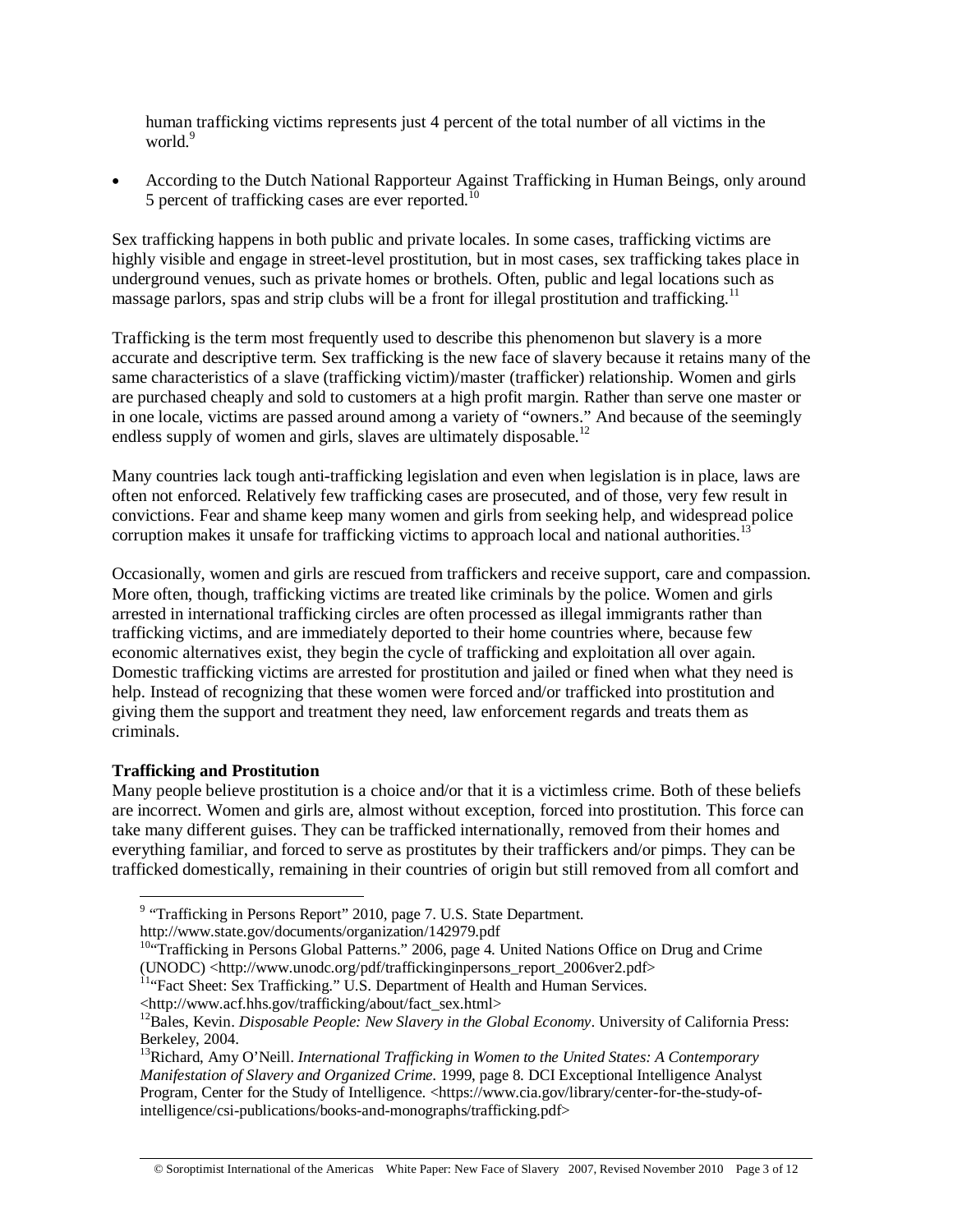safety, and forced to serve as prostitutes by their traffickers and/or pimps in the same manner as international trafficking victims.

Although negative circumstances—lack of money, education, and opportunity—can make these women and girls vulnerable to trafficking, it is the exploitation, force, and coercion by the traffickers that is the crime. No matter the method of force, prostitution is not a choice, and the women and girls who are forced into it are most certainly victims. They are exploited by their traffickers and/or pimps, and forced to have sex against their will. Once prostituted, they are put into severe danger: one study found that 73 percent of victims were assaulted while in prostitution and 68 percent have posttraumatic stress disorder. $14$ 

There is little difference between prostitution and sex slavery. Prostitution is a form of sex slavery. The chief reason women and girls are trafficked is so that traffickers and pimps can profit from their sexual exploitation. The root cause of both sex trafficking and prostitution is gender inequality. Worldwide, people believe that women and girls are commodities that can be bought and sold. The economic vulnerability coupled with men's demand for sex—their willingness to purchase it—is what causes the prostitution industry to exist and grow. Sex trafficking occurs in order to ensure a steady supply of prostituted women for the men who want to purchase them. To end prostitution and sex trafficking, demand for purchased sex must be ended.

### **The Supply: Who is Trafficked**

 $\overline{a}$ 

While adult women constitute 66 percent of all transnational victims, 13 percent of victims are girls.<sup>15</sup> Certain women and girls are especially vulnerable to trafficking and prostitution. These include impoverished and drug-addicted women, and runaway girls. These women and girls have few economic alternatives, and runaways are highly susceptible to the false love and support proffered by traffickers and/or pimps. In all cases, poverty contributes to the vulnerability of women and girls.

Children as young as 1 and 2 years old have been found in brothels; children are typically forcibly taken or sold into sex trafficking by their parents, many of whom believe their children are being sold to adoption agencies. In some cases, poverty, along with the relatively low value placed on girl children, drives parents to knowingly broker their daughters into sex slavery.

Internationally, the former Soviet Republics and other Eastern Bloc countries, which struggle with rampant poverty and political and social corruption, are fertile breeding grounds for the trafficking industry. The same applies to many Asian countries, including Thailand and China, which play major roles in the international trafficking industry.

According to the Coalition Against Trafficking in Women, "the rise in competition in the labor market, unemployment and the loss of job security have undermined women's incomes and economic position. A widening gender wage gap, an increase in women's part-time and informal sector work, as well as atypical work arrangements have pushed women into poorly paid jobs and long-term and hidden unemployment," leaving them vulnerable to traffickers.<sup>16</sup>

<sup>&</sup>lt;sup>14</sup> Farley et al. "Prostitution and Trafficking in Nine Countries: An Update on Violence and Post-Traumatic Stress Disorder." 2003.

<sup>&</sup>lt;sup>15</sup> United Nations Office on Drugs and Crime. "Global Report on Trafficking in Persons." 2009, page 11. <sup>16</sup>O'Connor, Monica, and Grainne Healy. "The Links Between Prostitution and Sex Trafficking: A Briefing Handbook." 2006, page 6. Coalition Against Trafficking in Women and the European Women's Lobby. <http://action.web.ca/home/catw/attach/handbook.pdf>.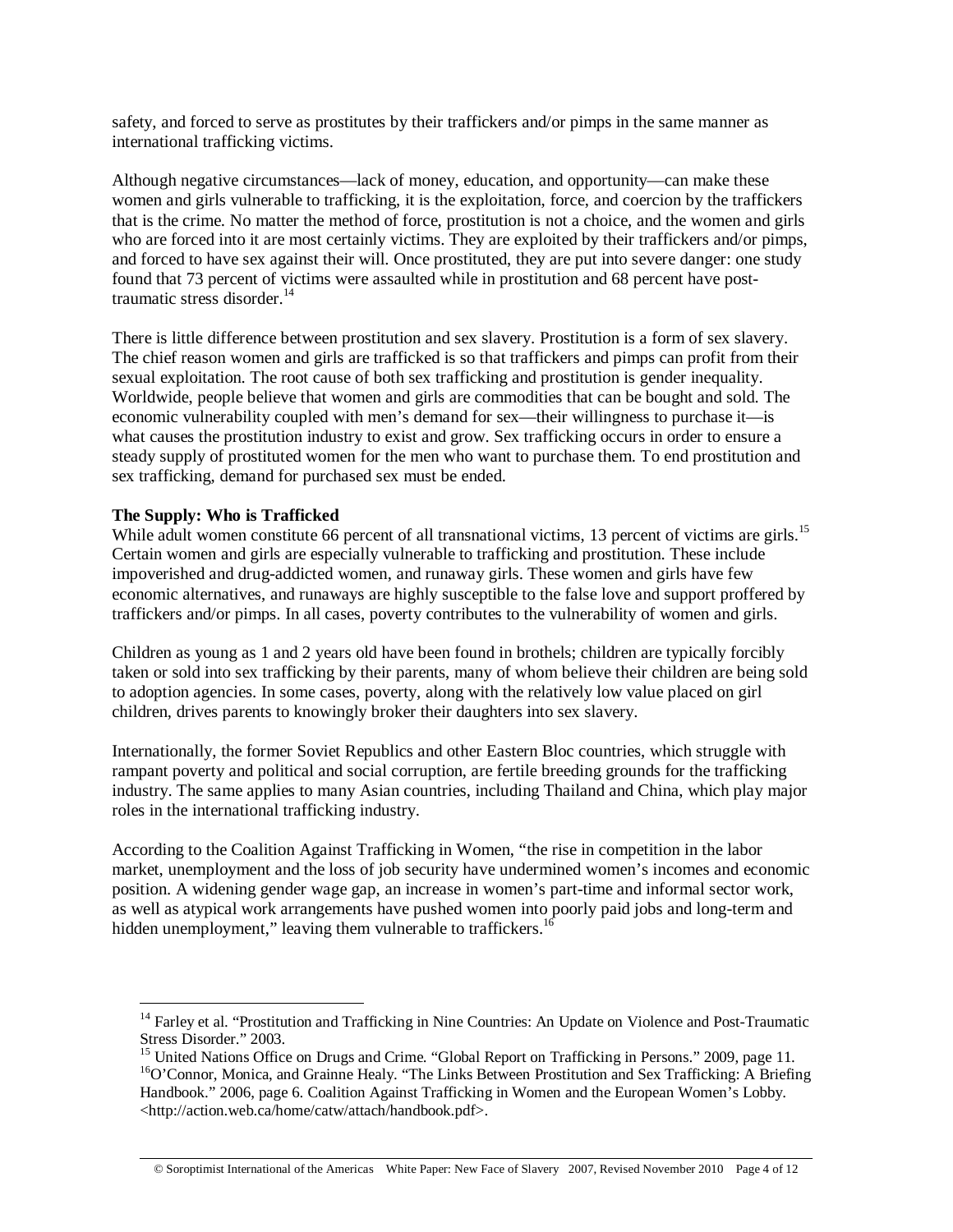One thing all victims of sex trafficking and slavery share is that they are human beings—somebody's daughter, mother, sister, friend.

# **The Suppliers: Who Traffics**

Organized crime is largely responsible for the proliferation of international human trafficking.<sup>17</sup> Crime groups involved in the sex trafficking of women and girls are often also involved in the trafficking of drugs and firearms, and frequently use violence as a means of carrying out their activities.<sup>18</sup>

According to the United Nations Office on Drugs and Crime (UNODC), the greatest numbers of transnational traffickers are from Asia, followed by Central and Southeastern Europe, and Western Europe.<sup>19</sup> Traffickers tend to have strong national connections to the destination countries their victims are being trafficked to, allowing them to cultivate strong client bases and develop channels of cooperation with local protective authorities.<sup>20</sup>

Domestic traffickers and pimps often operate within networks and gangs as well, although some act alone or within less formal networks. $^{21}$ 

Unfortunately, due to the secret nature of the behavior, the vulnerability of victims, and widespread corruption among local and national protective authorities, traffickers are rarely apprehended or prosecuted. Additionally, most trafficking cases are dependent on victims' complaints, and trafficking victims rarely speak out.<sup>22</sup> If prosecuted, human traffickers typically receive light sentences when compared to drug or weapon traffickers.<sup>23</sup>

# **How Women and Girls are Trafficked**

Some women are lured into trafficking with the offers of legitimate and legal work as shop assistants or waitresses, for example. Others are lured with promises of love, marriage, educational opportunities and a better life. Some are sold into trafficking by boyfriends, friends, neighbors or even parents.

In international trafficking, women and girls are abducted or recruited in a country of origin, transported through transit countries, and then forced into exploitative labor or sex work in destination countries. Trafficking victims often pass among multiple traffickers, moving further and

 $\overline{a}$ 

<sup>&</sup>lt;sup>17</sup> Organized crime tends to be less of an issue in domestic trafficking. However, in countries such as Japan, organized crime is a central factor in domestic and international trafficking.

 $18$ Ibid, page 24.

<sup>&</sup>lt;sup>19</sup>"Trafficking in Persons Global Patterns." 2006, page 80. United Nations Office on Drug and Crime (UNODC) http://www.unodc.org/pdf/traffickinginpersons\_report\_2006ver2.pdf "Trafficking in Persons Global Patterns." 2009, page 45. United Nations Office on Drugs and Crime (UNODC) <http://www.unodc.org/documents/Global\_Report\_on\_TIP.pdf>

 $20$ Ibid, page 10.

<sup>&</sup>lt;sup>21</sup>Raymond, Janice G. and Donna M. Hughes "Sex Trafficking of Women in the United States: International and Domestic Trends" 2001, page 48.

<sup>&</sup>lt;http://www.uri.edu/artsci/wms/hughes/sex\_traff\_us.pdf> 22"Protocol for Identification and Assistance to Trafficked Persons and Training Kit." 2005. Anti-Slavery International.

<sup>&</sup>lt;http://www.antislavery.org/homepage/resources/PDF/Protocoltraffickedpersonskit2005.pdf>

<sup>&</sup>lt;sup>23.</sup> The Race Dimensions to Trafficking in Persons—Especially Women and Children." 2001. United Nations World Conference Against Racism, Racial Discrimination, Xenophobia and Related Intolerance. <http://www.un.org/WCAR/e-kit/trafficking\_e.pdf>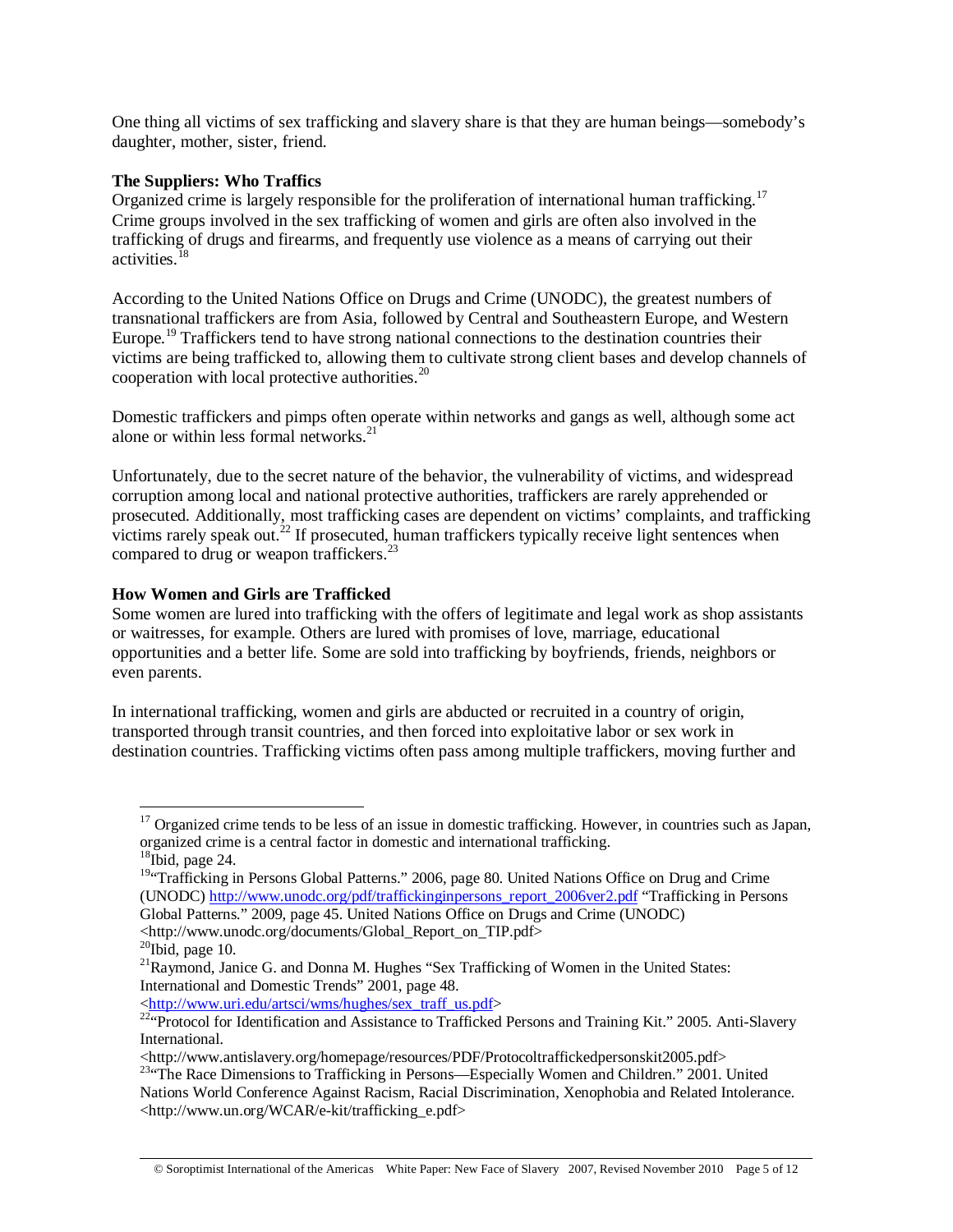further from their countries of origin.<sup>24</sup> In many cases, traffickers and victims share the same nationality. A trafficker in the Ukraine, for example, may traffic her neighbor to Turkey. Once there, she may sell her victim to a Turkish trafficker, who will take the woman to Thailand, her final destination.

Both men and women participate in the international trafficking of women and girls into sex slavery. Men generally control a trafficking ring, but women are instrumental in effectively managing the trafficking victims. Female traffickers gain the trust of their victims in order to better psychologically manipulate them. In domestic trafficking, pimps/traffickers are virtually all men.

Typically, once in the custody of traffickers, a victim's passport and official papers are confiscated and held. Victims told that they are in the destination country illegally, which increases victims' dependence on their traffickers, and are often kept in captivity. Victims are also trapped into debt bondage, whereby they are obliged to pay back large recruitment and transportation fees before being released from their traffickers. Many victims report being charged additional fines or fees while under bondage, requiring them to work longer to pay off their debts. $^{25}$ 

Domestic trafficking and prostitution victims are often "groomed" for exploitation. In one possible scenario, a man—who is either a pimp/trafficker or working for one—befriends a vulnerable woman or girl. He capitalizes on her vulnerability, entices her into a sexual relationship, and persuades her to stay away from home more and more often until she eventually ceases returning home altogether. This makes the woman increasingly dependent on the pimp/trafficker (who she thinks is her boyfriend) for emotional and financial support. Next, the pimp/trafficker persuades his victim to go on a short trip and at this point forces her to prostitute herself. At this stage, the victim realizes that her family and friends have no idea where she is, and she herself might not know where she is. The pimp/trafficker assumes full control of her life and forces her to serve as a prostitute indefinitely.<sup>26</sup>

A similar scenario has the pimp focusing on runaways. A man approaches a girl in a bus station and offers to buy her a meal or give her a place to stay. The desperate girl agrees. Over time, the man convinces the girl that he loves her and will take care of her. But one day, he tells her that they need money and if she loved him, she would sell her body to make some money for them. If she resists, he

 $\overline{a}$ 

 $^{24}$ In 2006, the United Nations Office on Drugs and Crime (UNODC) examined the flow of trafficking victims around the world. Countries were ranked according their involvement in the trafficking industry and their role in the cycle of trafficking. Origin countries are countries from which trafficked women and girls originate. Typically, origin countries are developing countries with high levels of economic strife and social unrest. Major origin countries include Albania, Belarus, Bulgaria, China, Lithuania, Nigeria, Romania, the Russian Federation, Thailand and the Ukraine. The UNODC found 127 countries of origin. Transit countries are countries through which trafficked women travel. Transit countries may also function as destination and origin countries for various populations of trafficked women. Major transit countries include Albania, Bulgaria, Hungary, Italy, Poland and Thailand. Though there is less data available on transit countries, the UNODC identified 98 transit countries. Destination countries are countries to which trafficked women are sent to work in the sex industry and the point of exploitation. Major destination countries include Belgium, Germany, Greece, Israel, Italy, Japan, Netherlands, Thailand, Turkey and the United States. In all, the UNODC, found 137 destination countries.

<sup>&</sup>quot;Trafficking in Persons Global Patterns." 2006, pages 17-20. United Nations Office on Drug and Crime (UNODC) <http://www.unodc.org/pdf/traffickinginpersons report 2006ver2.pdf>

 $\frac{25}{4}$  The Race Dimensions to Trafficking in Persons—Especially Women and Children." 2001. United Nations World Conference Against Racism, Racial Discrimination, Xenophobia and Related Intolerance. <http://www.un.org/WCAR/e-kit/trafficking\_e.pdf>

<sup>&</sup>lt;sup>26</sup> Human Smuggling and Trafficking Center. "Domestic Trafficking: An Internal Issue." 2008, page 4. <http://www.state.gov/documents/organization/113612.pdf>.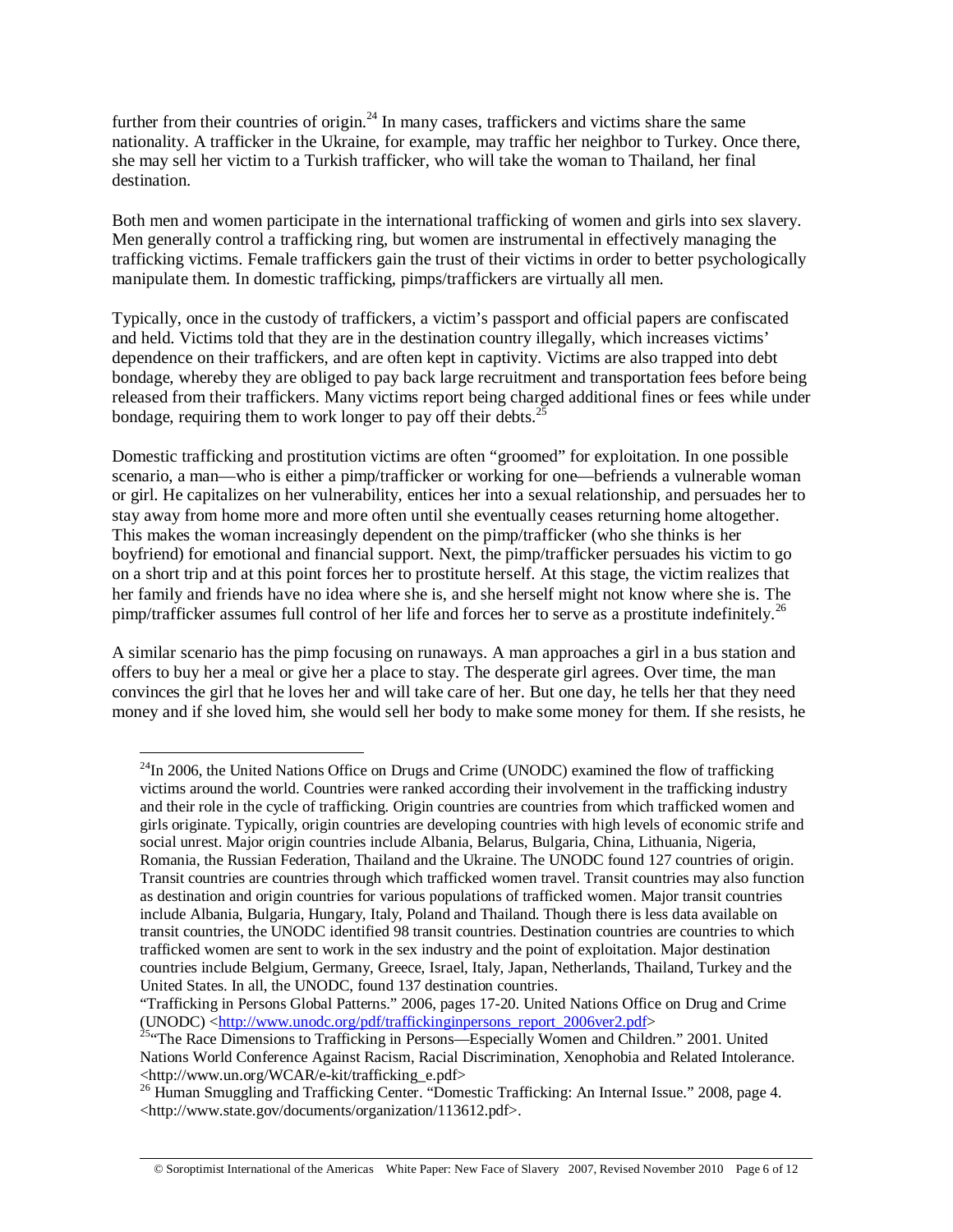uses force. Either way, once she submits, she has less resistance the next time. Before long, she becomes part of the group of girls he has "working" for him.

Pimps and traffickers use multiple tools to control their victims. Domestic and international trafficking victims experience various stages of degradation and physical and psychological torture. Victims are often deprived of food and sleep, are unable to move about freely and are physically tortured. In order to keep women captive, traffickers prevent their victims from leaving by telling them that their families or their children will be harmed or murdered if they try to escape or tell anyone about their situation.<sup>27</sup> Their own lives are threatened and they are beaten and raped. International victims, because they rarely understand the culture and language of the country into which they have been trafficked, experience another layer of psychological stress and frustration.

Often, before servicing clients, women are forcibly raped by the traffickers themselves, in order to initiate the cycle of abuse and degradation. Some women are drugged in order to prevent them from escaping. Once "broken in," victims of sex trafficking and prostituted women can service up to 30 men a day, and are vulnerable to sexually transmitted diseases, HIV infection and unwanted pregnancy.

### **The Demand: Who Purchases Trafficked Women and Girls**

There is a misconception that sex trafficking only occurs in and affects developing nations. However, many of the major destination countries for victims of international trafficking are developed nations, and domestic trafficking is a widespread problem in nations both developing and developed. Though sex trafficking takes place around the world—on city streets, in suburban neighborhoods and in rural villages—little emphasis has been placed on the demand-side of the trafficking equation.

Demand is at the root of sex trafficking; to eradicate sex trafficking, demand must first be eradicated. This is because sex trafficking, prostitution and commercial sexual exploitation follow the laws of economics. Without demand for purchased sex, there would be no need for supply (women and girls) and sex trafficking would diminish rapidly. Demand fuels both domestic and international trafficking.

At the heart of demand is gender inequality which creates and reinforces the belief that women are a commodity that can be bought and sold. Worldwide, cultural beliefs and practices encourage and allow demand to flourish. In nearly every country in the world, it is believed that prostitution is a victimless crime that has been around forever and can never be eradicated. In many countries, there is little to no perceived stigma to purchasing sexual favors for money. In Japan, for example, many men consider visiting prostitutes a sensible solution to the difficulties of juggling work and relationships. Patriarchal and misogynistic beliefs about the status and value of women underscore many men's attitudes toward sexual trafficking and prostitution. There are instances of parents in Thailand financing a new television set with the sale of a daughter. "A recent survey in the northern provinces found that of the families who sold their daughters, two-thirds could afford not to do so but instead preferred to buy color televisions and video equipment."<sup>28</sup>

These perspectives ignore the fact that women are forced into prostitution either physically, mentally, or circumstantially, and that prostituted women almost uniformly want to get out—surveys consistently find that 89 to 96 percent of prostituted women want to exit prostitution but cannot due to a lack of basic resources.

 $\overline{a}$ <sup>27</sup>"Trafficking in Persons: Amnesty International Fact Sheet."

<sup>&</sup>lt;http://www.amnestyusa.org/women/trafficking/pdf/trafficking\_of\_persons.pdf >.

<sup>28</sup>Bales, Kevin. *Disposable People: New Slavery in the Global Economy*. University of California Press: Berkeley, 2004, 40.

<sup>©</sup> Soroptimist International of the Americas White Paper: New Face of Slavery 2007, Revised November 2010 Page 7 of 12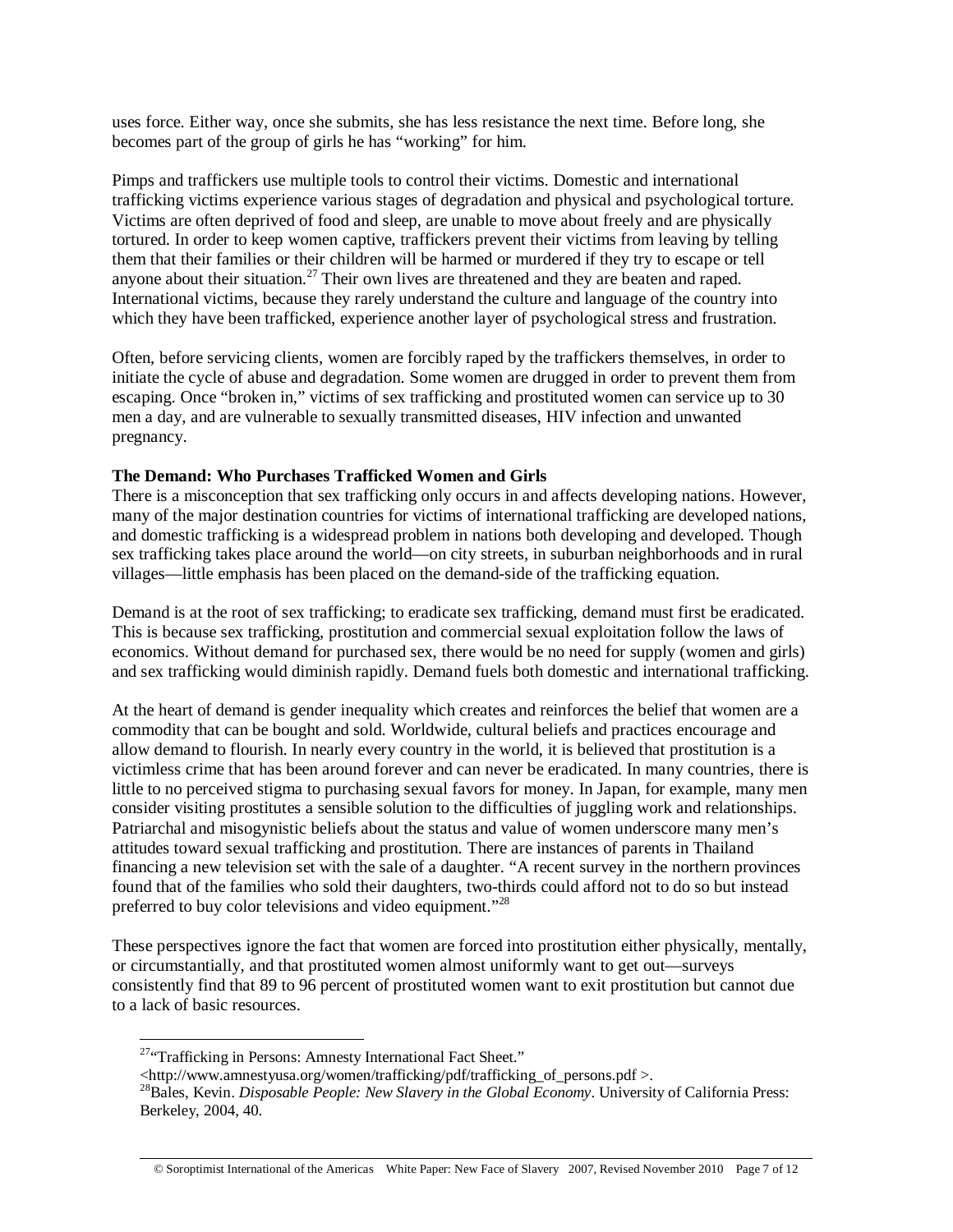One major component of the proliferation of trafficking is sex tourism. Sex tourism is the practice of traveling or vacationing for the purpose of having sex, and is estimated to be a billion dollar annual industry worldwide.<sup>29</sup> According to the International Labour Organization (ILO), sex tourism makes up between 2 and 14 percent of the gross domestic product (GDP) of Indonesia, Malaysia, the Philippines and Thailand. Many sex tours explicitly feature prepubescent girls, marketing almost exclusively to pedophiles who prey on young children, and men who believe that having sex with virgins, or young girls, will cure sexually transmitted diseases. Often, these men spread HIV and other STDs to their young trafficking victims, creating localized disease epidemics.

A recent study from the UN Commission on Human Rights found that "the influx of international aid workers, military personnel, peacekeepers and employees of international organizations in situations of armed conflict or political instability often brings about a demand for services deriving from sexual exploitation."<sup>30</sup> In an effort to combat this, the North Atlantic Treaty Organization (NATO) has enacted a zero tolerance policy regarding trafficking by NATO forces and staff.<sup>31</sup> This policy was enacted in 2004 and updated and renewed in 2007. The Palermo Protocol also holds countries accountable to end trafficking as it calls upon governments to take social and legislative measures to discourage demand. As of As of June 2010, 116 countries have enacted legislation against all forms of trafficking.<sup>32</sup>

There is no one profile of men who purchase sex. A study in the United States found that the average age of men at the time they first purchase sex ranged from 9 to 62.<sup>33</sup> A similar Canadian study found that age at time of first purchasing sex ranged from 12 to  $57<sup>34</sup>$ 

Men who demand purchased sex are not limited to any one race, education level, socioeconomic status or religion. A study of men who purchase sex in Chicago found that 40 percent were African American, 36 percent were white, 14 percent were Latino, 5 percent were Asian/Pacific Islander, and 5 percent were multicultural or "other".35

Their education levels ranged from a few years of high school to graduate degrees.<sup>36</sup> The yearly income levels amongst these men ranged from less than \$20,000 to more than \$140,000.<sup>37</sup> Of these men, 44 percent were not religiously affiliated and 56 percent were—and of these, they were divided

36 Ibid.

37 Ibid.

 $\overline{a}$  $29$ "United States: The Role of Military Forces in the Growth of the Commercial Sex Industry." 2003. Equality Now. <http://www.equalitynow.org/english/actions/action 2301 en.html>

 $30$ Commission on Trafficking. "Integration of the Human Rights of Women and a Gender Perspective." 2006, page 18.

<sup>&</sup>lt;http://action.web.ca/home/catw/attach/Special%20Rapporteur%20trafficking%202006%20report%20dem and.doc>

<sup>&</sup>lt;sup>31</sup>NATO Policy On Combating Trafficking In Human Beings <http://www.nato.int/docu/comm/2004/06istanbul/docu-traffic.htm>

 $32$  "Trafficking in Persons Report 2010" U.S. State Department. Letter from Luis CdeBaca. <http://www.state.gov/documents/organization/142979.pdf>

<sup>&</sup>lt;sup>33</sup> Martin A. Monto, "Focusing on the Clients of Street Prostitutes: A Creative Approach to Reducing Violence Against Women—Summary Report," Report submitted to National Institute of Justice, October 30, 1999.

<sup>&</sup>lt;sup>34</sup> Kennedy, Alexis M., Boris B. Gorzalka, John C. Yuille, "Men Who Solicit Protitutes: A Demographic Profile of Participants in the Prostitution Offender Program of British Columbia," Prepared for the Vancouver Police Department and the John Howard Society of Lower Mainland, February 2004.

<sup>&</sup>lt;sup>35</sup> Durschlag, Rachel and Samir Goswami. "Deconstructing the Demand for Prostitution: Preliminary Insights From Interviews with Chicago Men Who Purchase Sex," 2008.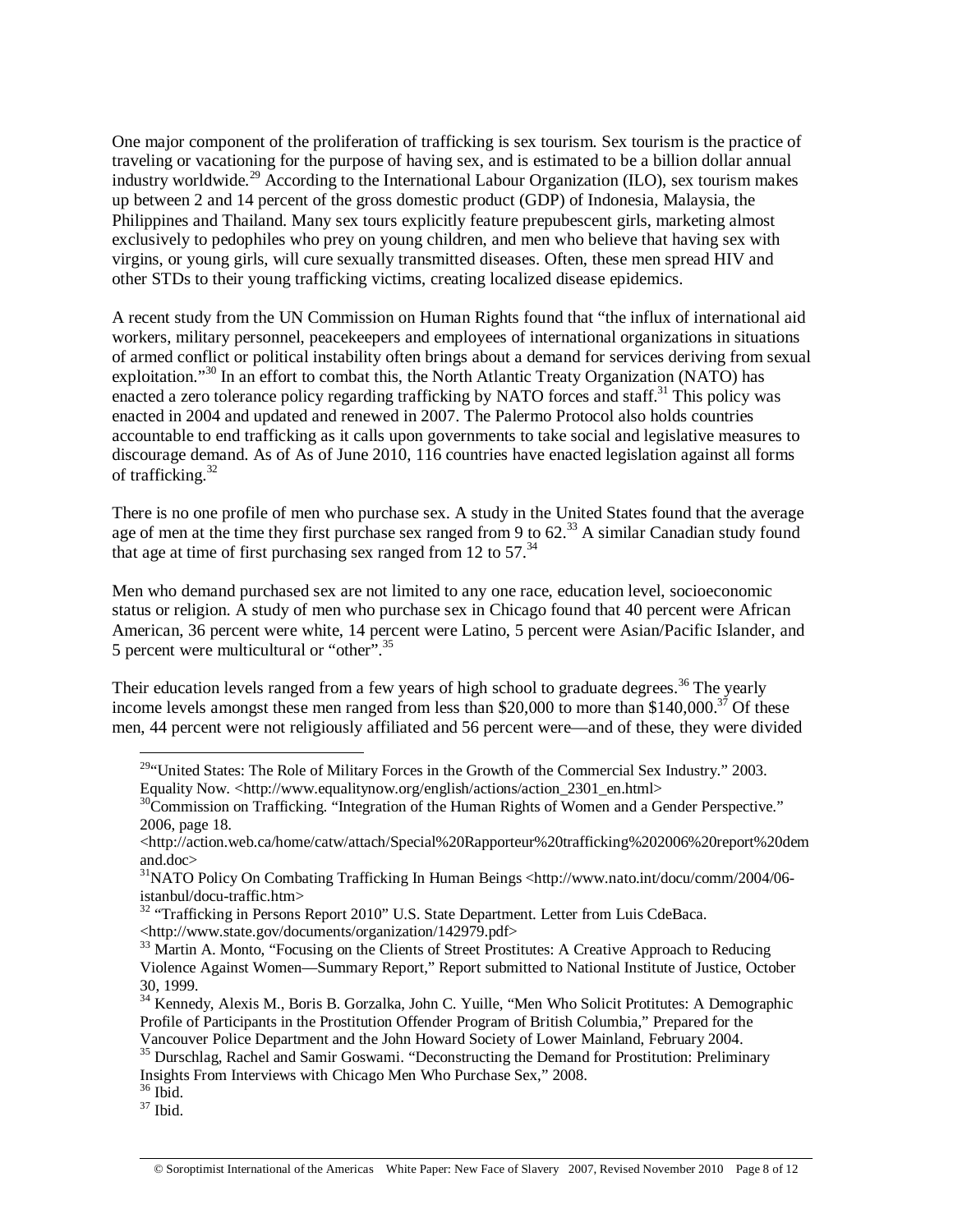between Catholic, Protestant, Muslim, and Jewish.<sup>38</sup> Sixty-two percent of these men had a partner (girlfriend or wife), and 38 percent were unattached. $39$ 

A study of men who purchase sex in London also found that the men are highly varied. In this study, 47 percent of men were white, 11 percent were black or African, 10 percent were Asian, 10 percent were Indian or Pakistani, 4 percent were Eastern European, 4 percent were multicultural, and another 14 percent included Afghan, Australian, Brazilian, Central American, Portuguese, Spanish, Italian, Western European, South African, and African American.<sup>40</sup> Their incomes ranged between less than \$32,000 and more than \$80,000.<sup>41</sup> Half of these men were politically moderate and the other half were split between right-leaning and left-leaning.<sup>42</sup> Fifty-four percent of these men were in a relationship, and 44 percent were not.<sup>43</sup>

These numbers do not necessarily represent exact breakdowns of all men who purchase sex, but they illustrate a critical point: men who purchase sex and thereby create demand for victims are incredibly varied. It is impossible to dismiss any type of man as being innocent of purchasing sex or to claim that any one group of men is solely responsible for purchasing sex. Men of all kinds engage in this practice.

One of the things that all of the men who purchase sex share is a belief that the bodies of women and girls are available for their sexual pleasure for a price. And that once the price has been paid, those women and girls will do what the men want. These men can turn a blind eye to the reality of these women and girls and believe the faked smiles and come-ons. As Victor Malarek, a prominent Canadian journalist and author that studies trafficking and demand puts it: "Without men, there would be no demand. There would be no supply, either: it would not be profitable for pimps and criminals to stay in this business if platoons of men weren't prowling side streets in search of purchased sex male buyers who are willing to close their eyes and shell out \$50 or \$100 for a few minutes of physical bliss while deepening the misery of countless women and children."44

# **The High Cost of Human Sex Trafficking**

Sex trafficking of women and girls has astronomical costs, both to the women and girls who are its primary victims, and to society as a whole. Trafficking is an abuse of physical and mental integrity, security of the person, freedom of movement, and privacy. Trafficking "violates the universal human right to life, liberty and freedom from slavery."<sup>45</sup>

Sex trafficking also has widespread negative consequences for individuals and societies:

• Sex trafficking helps to promote societal breakdown by removing women and girls from their families and communities. If and when victims are able to return to their communities, they often find themselves doubly victimized by social stigmatization, discrimination and rejection.

 $\overline{a}$ 38 Ibid.

<sup>39</sup> Ibid.

 $40$  Farley, Melissa et al. "Men Who Buy Sex: Who They Buy and What They Know." 2009.

 $41$  Ibid.

 $42$  Ibid.

 $43$  Ibid.

<sup>44</sup> Malarek, Victor. The Johns: Sex for Sale and the Men Who Buy it. Arcade Publishing, New York. 2009. p xv.

<sup>&</sup>lt;sup>45.</sup> Trafficking in Persons Report." 2005, page 13. U.S. State Department. <http://www.state.gov/g/tip/rls/tiprpt/2005/>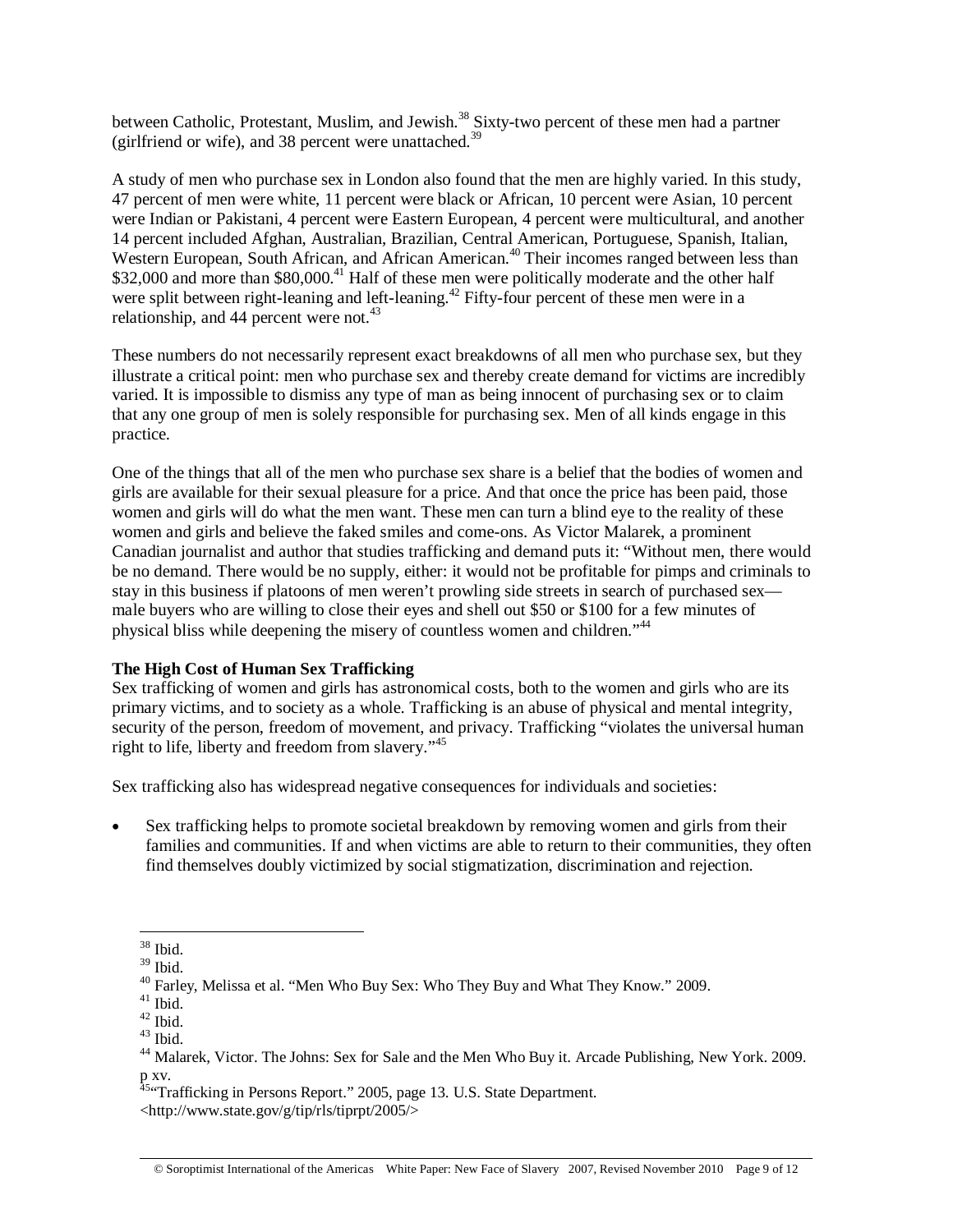- Sex trafficking fuels organized crime groups that usually participate in many other illegal activities, including drug and weapons trafficking and money laundering.
- Sex trafficking negatively impacts local and national labor markets, due to the loss of human resources. The effects of trafficking on economies include "depressed wages, fewer individuals left to care for elderly persons, and an undereducated generation. These effects leads to the loss of future productivity and earning power," especially in child trafficking victims.<sup>46</sup>
- Sex trafficking burdens public health systems. Trafficking victims often suffer from myriad physical and psychological traumas, including sexually transmitted diseases, AIDS/HIV, anxiety, depression and post-traumatic stress disorder. Victims also often suffer physical complications from unsanitary living situations and poor nutrition.
- Sex trafficking erodes government authority, encourages widespread corruption, and threatens the security of vulnerable populations. $47$

# **Combating Trafficking**

In order to end the sex trafficking and prostitution of women and girls, efforts must be made on both the supply side (the traffickers and victims) and demand side (trafficking clients and sex buyers) of the problem.

Eradicating demand for purchased sex is a critical step in the fight against sex trafficking. If there were no demand for purchased sex, the market would collapse and the women and girls who are forced to serve as the supply would no longer be trafficked and exploited. Laws must be crafted to punish men for commercial sexual exploitation, while offering victims support and rehabilitation. It is critical that men and boys be educated about the truths behind sex trafficking and prostitution, as well as about healthy relationships and respect for women.

As mentioned previously, gender inequality is at the heart of demand for purchased sex. It is crucial to elevate the status of women and to close the gender gap in order to bring about parity between men and women and end demand for purchased sex, which objectifies and exploits women.

Addressing gender inequality is important in terms of supply-side solutions to ending trafficking as well. Economic opportunities and alternatives must be developed for potential trafficking victims. Examples of such initiatives include micro-lending programs, job training and counseling, educational programs, and grants to non-governmental organizations to accelerate and advance the political, economic, social and educational roles of women.48 Women and girls are especially vulnerable to sex trafficking and sexual exploitation because of the dearth of economic opportunity, which can be exacerbated by gender inequality. Creating gender parity and engineering avenues for women and girls to become economically stable and self-sufficient will help to protect them from being vulnerable to trafficking and exploitation.

The fight against sex trafficking requires the cooperation and coordination of multiple national and international law enforcement and governmental agencies. This includes both international and domestic trafficking because multiple agencies within each country work to fight trafficking. Thus

 $\overline{a}$ <sup>46</sup>Ibid, page 14.

<sup>&</sup>lt;sup>47</sup>"Trafficking in Persons Report." 2006. U.S. State Department.<br><http://www.state.gov/g/tip/rls/tiprpt/2006>

<sup>&</sup>lt;sup>48.</sup> Needs Assessment for Service Providers and Trafficking Victims." 2003, page 4. National Institute of Justice. <http://www.ncjrs.gov/pdffiles1/nij/grants/202469.pdf >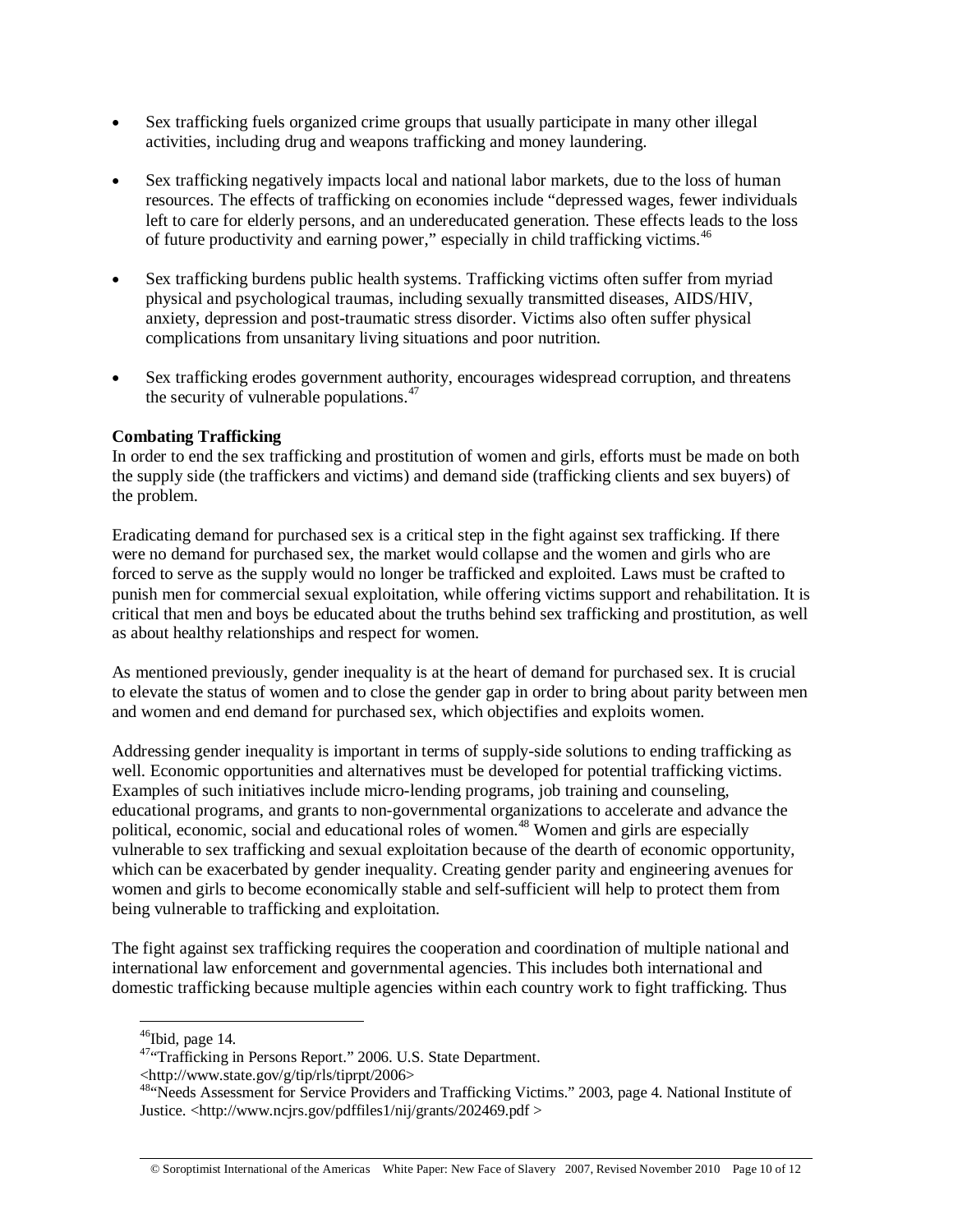far, efforts to counter trafficking have been largely inefficient and ineffective. In many countries, trafficking victims do not receive adequate assistance. A recent report from Anti-Slavery International found that authorities tend to give trafficking victims irregular migrant status, rather than consider them as victims of trafficking, which makes it difficult to track and manage cases of trafficking. It also prevents trafficking victims from getting the social services they desperately need. The report also found that trafficking victims lack access to shelters and legal services, as well as inadequate security and few alternatives if returning to their homes. Most countries lacked special services for trafficking victims under 18.49 Prostituted women are trafficking victims, but they are rarely treated as such and are instead prosecuted for selling sex. In order to combat trafficking and to ensure that exploited women and girls receive needed assistance and services, it is extremely important that laws and law enforcement officers properly recognize victims as what they are.

In order to prevent sex trafficking, and better serve victims, countries and regions are encouraged to increase public awareness about trafficking and develop educational materials. Lawmakers and law enforcement officials are urged to create and enforce legislation that punishes traffickers and those that purchase sex. Domestic violence shelters and social support services are encouraged to develop programs to handle the needs of trafficked women and girls. And rehabilitative transitional living programs should be implemented to serve trafficked women and girls who are attempting to return to mainstream society.

SIA endorses and advocates that the Swedish model of anti-prostitution legislation be adopted at all levels of government in all member countries. The Swedish model incorporates all of the elements needed for a successful fight against sex trafficking as outlined above. This model criminalizes purchasing sex while simultaneously decriminalizing the selling of sex. This ensures that the men who create demand for purchased sex are punished while the women who are exploited by being trafficked and forced into prostitution are not. This model also mandates that prostituted women are provided with comprehensive social support services. It calls for public education efforts so that citizens can fully understand the horrific nature of sex trafficking and its connection to prostitution, and for careful training of law enforcement officers to ensure proper implementation.

# **How Soroptimist Works to End Sex Trafficking of Women and Girls.**

 $\overline{a}$ 

As an organization of business and professional women working to improve the lives of women and girls and local communities throughout the world, Soroptimist undertakes a number of projects that help potential trafficking victims. In 2007, the organization launched a major campaign—

**Soroptimists STOP Trafficking**—aimed at raising awareness about the devastating practice of sex trafficking. Soroptimist club members place sex slavery awareness cards in highly visible locations including police stations, women's centers, hospitals, legal aid societies, etc. The program has evolved to include a multi-dimensional approach to end sex trafficking including raising awareness, assisting victims, preventing slavery, and advocating for better laws and enforcement. For more information about the campaign, visit the website at <http://www.soroptimist.org/stoptrafficking.html>.

In addition, Soroptimist undertakes a number of projects that help victims and potential victims. These projects provide direct aid to women and girls—giving women economic tools and skills to achieve financial empowerment and independence:

<sup>&</sup>lt;sup>49</sup> Protocol for Identification and Assistance to Trafficked Persons and Training Kit." 2005, page 10. Anti-Slavery International.

<sup>&</sup>lt;http://www.antislavery.org/homepage/resources/PDF/Protocoltraffickedpersonskit2005.pdf>